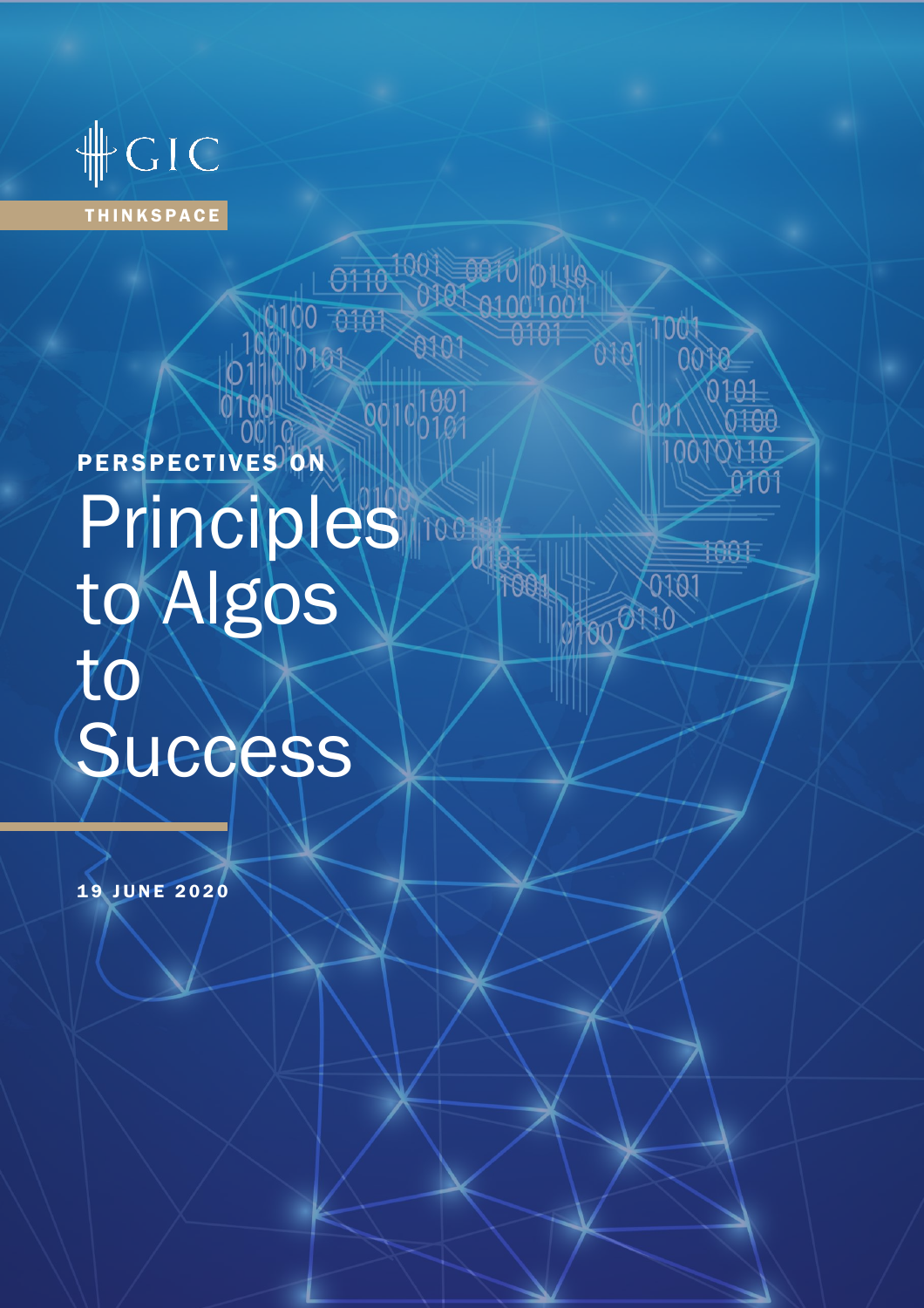# $GIC$



*This article presents key takeaways from a keynote by distinguished investor Ray Dalio, Founder, Co-Chairman and Co-Chief Investment Officer of Bridgewater Associates, on his systemised approach to decision-making. This has helped Ray, who wrote the best-selling book Principles, to achieve significant success in work and life. Ray delivered this keynote at the Bridge Forum 2019, a unique experience co-created by GIC and the Singapore Economic Development Board (EDB) to guide businesses through technology disruption.* 

Artificial Intelligence (AI) is evolving rapidly, but it is not new. Professional investors first used AI in 1953 and various forms of AI have been employed since. The same principles that historically have driven successful investing have been applied to AI at every step of the way. Each time, we have developed better collective decision-making, with outcomes stronger than those that would have resulted from individual decision-making.

## COMPUTATIONAL CLARITY: ASKING THE RIGHT QUESTIONS

Making decisions with algorithms means having better tools to manage the same elements that have guided successful investor strategy. It also means asking the right questions, including:

#### *Is there a deep understanding of the market?*

This is arguably the key question. Applying AI needs to be derived from a deep understanding of the market, otherwise issues will arise. It is not a matter of using algorithms to make decisions,

but converting decisions based on a deep understanding of the market into algorithm.

#### *Is there an iterative process?*

Decades ago, investors would literally write down their reasons for making each investment decision. They would then follow how each trade performed relative to expectations, and over time, build a decision set to guide future investing. Today, we still need to make our investment rationales as explicit as possible — and even more so. With the right clarity, computers can then make the decisions.

# DECIDING ON THE DECISION-MAKING CRITERIA

The most important element of any decisionmaking process is not the decision itself, but the thinking about the decision-making criteria. When one focuses on the criteria, one will begin to see the same things happening over and over. Thereafter, when similar situations develop, one